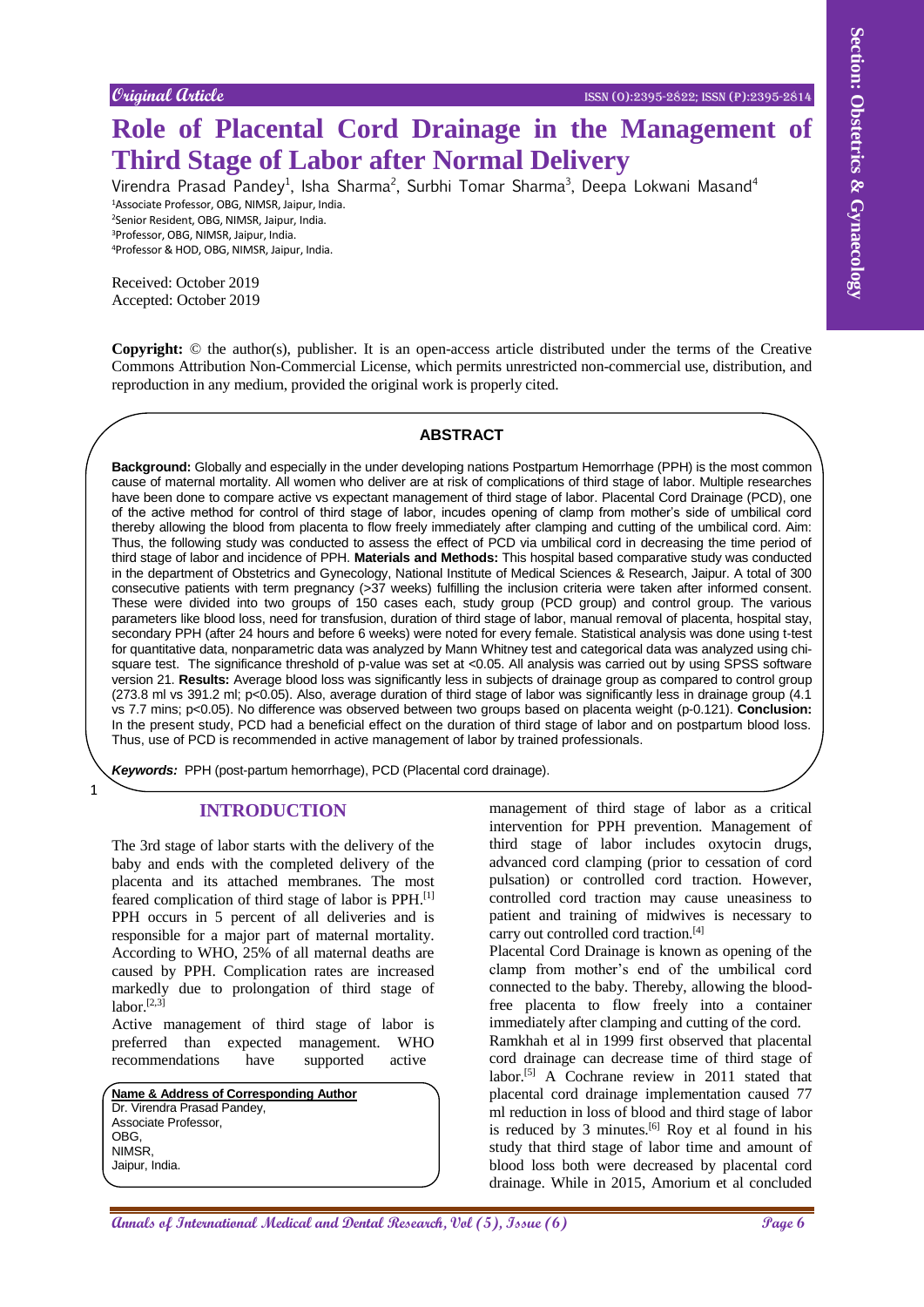**Pandey et al; Management of Third Stage of Labor**

that the placental cord drainage has no effect on reduction of either duration of third stage of labor or blood loss.[7]

Therefore, the study was done with the aim to assess the effect of drainage of placental cord via umbilical cord in reducing time period of third stage of labor and incidence of PPH.

## **MATERIALS & METHODS**

**Annals of Constrainers of Basic Engine Constrainers of Basic Engine Constrainers and Dental Research, October 2014 (Constrainers and Dental Research, October 2014 (Constrainers and Dental Research, October 2014 (Constrai** This hospital-based study was conducted between Jan 2017 to June 2018 in the Department of Obstetrics and Gynecology, National Institute of Medical Sciences and Research, Jaipur after approval of institutional ethical committee. Women 18-45 years of age with a term pregnancy  $(> 37)$ weeks) and a single life fetus in cephalic presentation expected to deliver vaginally were included in the study after taking consent. Women with coagulation defects, signs of early PPH, suspected placental abruption, multiple gestation and women with medical disorders were excluded from the study. A total 300 consecutive patients fulfilling inclusion criteria were taken and randomized into two groups by odd even method. Each group comprised of 150 patients (study group and control group).

In the study group, the placental end of the cut umbilical cord was first clamped till cord cutting and then unclamped and left open to drain blood in a vessel until the flow ceased. Mixing of drained blood with the blood loss in the third stage was prevented by this method. In the control group the placental end of the cut umbilical cord was kept clamped.

Placenta was delivered by control cord traction once signs of placental separation were seen. Intramuscular oxytocin (10 IU) was given after delivery of placenta in both groups. The duration of third stage was calculated using a stopwatch. The pulse rate, blood pressure and state of uterus was noted immediately. Blood lost in the third stage of the labor was measured by collecting the blood in a disposable conical measuring bag (Brass V drape). The women were kept under observation for next 1 hour for any complications like blood loss, need for any transfusions, duration of 3rd stage, manual removal of placenta, hospital stay, hemoglobin and hematocrit in anti-partum and post-partum period, secondary PPH (between 24 hrs. to 6 weeks of delivery)

#### **Statistical Analysis**

The quantitative data was represented as their mean ± SD. Categorical and nominal data was expressed in percentage. The t-test was used for analyzing quantitative data or else nonparametric data was analyzed by Mann Whitney test and categorical data was analyzed by using Chi Square test. The significance threshold of the p-value was set at  $<$ 0.05. All analysis was carried out by using SPSS (Software version 21).

| ٠ |
|---|
|---|

**Table 1: Comparison of Blood Loss Between Study Groups**

| <b>Blood Loss</b>   | Group      | <b>Total</b>   |        |
|---------------------|------------|----------------|--------|
| (ml)                | <b>PCD</b> | <b>Control</b> |        |
| $<$ 200             | 126        | 102            | 228    |
|                     | 84.0%      | 68.0%          | 76.0%  |
| 200-500             | 22         | 44             | 66     |
|                     | 14.7%      | 29.3%          | 22.0%  |
| >500                | 2          |                | 6      |
|                     | 1.3%       | 2.7%           | 2.0%   |
| Total               | 150        | 150            | 300    |
|                     | 100.0%     | 100.0%         | 100.0% |
| $p$ -value $< 0.05$ |            |                |        |

Out of 150 subjects, 84 % in drainage group and 68% in control group had blood loss less than 200 ml. Blood loss greater than 500 ml was observed in 1.3 % and 2.7 % cases of drainage and control group respectively  $(p<0.05)$ .



**Figure 1: Comparison of blood loss between study groups**

|  | Table 2: Comparison of Duration Of 3rd Stage of |  |  |  |
|--|-------------------------------------------------|--|--|--|
|  | <b>Labor Between Study Groups</b>               |  |  |  |

| <b>Duration of 3rd</b> | Group      |                | <b>Total</b> |  |
|------------------------|------------|----------------|--------------|--|
| stage (min.)           | <b>PCD</b> | <b>Control</b> |              |  |
| <10                    | 15         | 3              | 18           |  |
|                        | 10.00%     | 2.00%          | 6.00%        |  |
| $10 - 30$              | 134        | 138            | 272          |  |
|                        | 89.30%     | 92.00%         | 90.70%       |  |
| $>30$                  |            | 9              | 10           |  |
|                        | 0.70%      | 6.00%          | 3.30%        |  |
| Total                  | 150        | 150            | 300          |  |
|                        | 100.00%    | 100.00%        | 100.00%      |  |
| $p$ -value $< 0.05$    |            |                |              |  |



**Figure 2: Comparison of duration of 3rd stage of labor between study groups**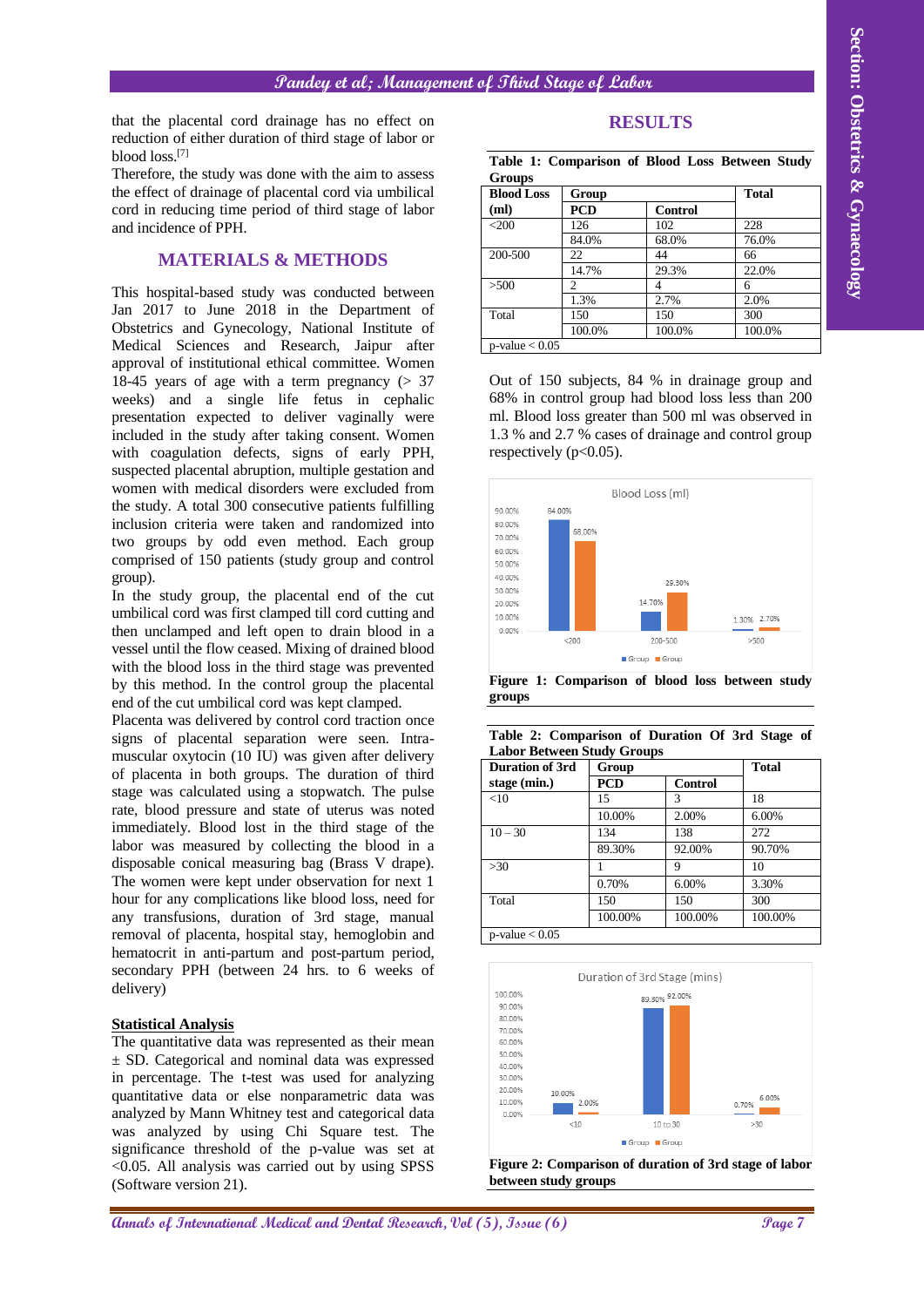## **Pandey et al; Management of Third Stage of Labor**

Out of 150 subjects, 89.3 % in drainage group and 92 % in control group had third stage of labor between 10-30 mins. Duration of third stage of labor more than 30 mins was observed in 0.7% and 6% subjects while below 10 minutes was observed in 10 % and 2 % subjects of drainage and control group respectively  $(p<0.05)$ .

| <b>Study Groups</b> |            |             |           |         |  |
|---------------------|------------|-------------|-----------|---------|--|
| <b>Variables</b>    | Group      | <b>Mean</b> | <b>SD</b> | p-value |  |
| <b>Blood Loss</b>   | <b>PCD</b> | 273.8       | 112.3     | < 0.05  |  |
| (ml)                | Control    | 391.2       | 156.7     |         |  |
| Placenta            | <b>PCD</b> | 660.0       | 130.4     | 0.121   |  |
| Weight (gms)        | Control    | 672.0       | 133.3     |         |  |
| Duration of         | <b>PCD</b> | 4.1         | 1.8       | < 0.05  |  |
| 3rd stage           | Control    | 7.7         | 2.9       |         |  |
| (mins)              |            |             |           |         |  |

**Table 3: Comparison of Mean Blood Loss, Placenta Weight and Duration of 3rd Stage of Labour Between Study Groups**

Mean blood loss was significantly less in subjects of drainage group as compared to control group (273.8 ml vs  $391.2$  ml; p<0.05). Also, mean duration of third stage of labor was significantly less in drainage group (4.1 vs 7,7 mins;  $p<0.05$ ). No difference was observed between 2 groups based on placental weight (p-0.121).



**Figure 3: Comparison of mean blood loss, placental weight, and duration of 3rd stage of labor between study groups**

#### **DISCUSSION**

In the present research, three fourth of the subjects were between 21-25 years of age (p-0.53). No difference was observed between two groups with respect to age, parity, gestation age, duration of second stage of labor and type of delivery. Also, no difference was observed between two groups, based on birth weight and APGAR score at 5 minutes  $(p>0.05)$ .

Out of 150 subjects, 89.3 % in drainage group and 92% in control group had duration of third stage of labor between 10-30 minutes. Duration of third stage of labor more than 30 minutes was observed in .7% and 6% and less than 10 minutes was observed in 10% and 2% subjects of drainage and control group respectively ( $p<0.05$ ). Mean duration of third stage of labor was significantly less in drainage group (4.1  $v/s$  7.7 mins,  $p<0.05$ ). This study goes with Cochrane review, Beagley et al,<sup>[8]</sup> and Jongkolsiri P et al. [9] Wu HL et al in their analysis on 2653 patients established that the third stage of labor duration was decreased by 2.28 minutes even though blood loss was equal.

In 150 cases, 84% in drainage group and 68% in control group the blood loss was less than 200 ml. Blood loss of greater than 500 ml was observed in 1.3% and 2.7% subjects of drainage and control group respectively ( $p<0.05$ ). This study goes with Cochrane review, and Shravage JC et al.<sup>[10]</sup> Ascioglu et al,[11] analyzed that by drainage of placental cord blood loss was significantly low (207 vs 277 ml, p<0.001).

In the present study, incidence of PPH was observed as 1.3 % and 2.7% in drainage and control group respectively. The difference was statically not significant (p-0.68). Gulati N et al,  $[12]$  observed incidence of PPH as 6% and 12% in drainage and control group respectively. Shravage JC et  $al^{[13]}$ observed incidence of PPH in drainage group and control group as 3% and 10% respectively.

**Annals of Conservational Medical and Dental Annals of Dental Research, Conservation and Dental Annals of Dental Annals of Dental Annals of Dental Annals of Dental Research, Conservation and Dental Research, Obstetrics &** Oxytocin requirement of more than 10 IU after placenta expulsion was observed in 2% drainage group and 7.3% in expectant group. The difference was, however, statistically not significant. Average blood loss was significantly less in subjects of drainage group as compared to control group (273.8 ml vs  $391.2$  ml,  $p<0.05$ ). Also, average duration of third stage of labor was significantly less in drainage group (4.41 vs 7.7 minutes,  $p<0.05$ ). No difference was observed between two groups based on placental weight (p-0.121).

## **CONCLUSION**

Based on the present study, the following inferences were arrived at:

- 1. Drainage of placental cord had a beneficial effect on the duration of third stage of labor and on postpartum blood loss.
- 2. Thus, the placental cord drainage is an effective method in the management of third stage of labor.
- 3. Usage of cord drainage in all deliveries by professionals is recommended.

## **REFERENCES**

- 1. Leduc D, Senikas V, Lalonde AB, Ballerman C, Biringer A, Delaney M, Duperron L, Girard I, Jones D, Lee LS, Shephered D. Active management of third stage of labor; prevention and treatment of post partem hemorrhage. Journal of obstetrics and gynaecology Canada. 2009 Oct 1;31(10):980-93.
- 2. GBD 2015 Maternal Mortality Collaborators. Global, regional and national levels of mortality, 1990-2015: a systematic analysis for the global burden of disease study 2015. Lancet 388, 1775-812 (2016).
- 3. Begley, C. M. Et al. Active versus expectant management of women in the third stage of labor. Cochrane system database review syst rev.3 CD07412 (2015).